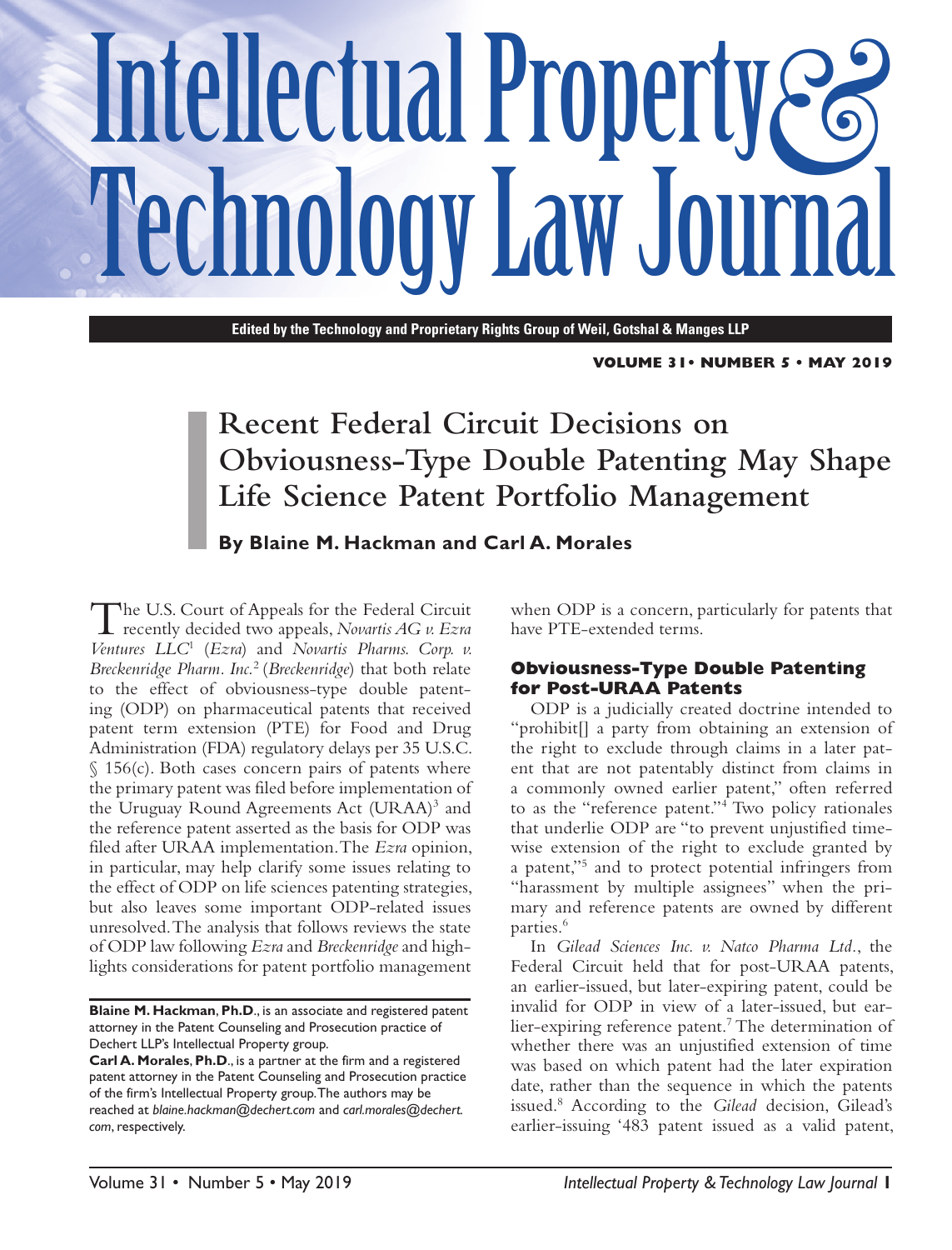

but then automatically became invalid for ODP when the earlier-expiring '375 patent subsequently issued.<sup>9</sup>

The *Gilead* majority reasoned that its rule "[p] ermitting any earlier expiring patent to serve as a double patenting reference for a patent subject to the URAA guarantees a stable benchmark that preserves the public's right to use the invention (and its obvious variants) that are claimed in a patent when that patent expires."10 Note that the *Gilead* decision contrasts with pre-URAA ODP analyses, where the issue date determined whether there was ODP, because prior to implementation of the URAA the issue date determined expiration date.<sup>11</sup>

Concerns over a potential for what it termed "significant gamesmanship during prosecution," drove the *Gilead* majority to assign the earlierexpiring patent as the reference patent, regardless of whether it issued first.<sup>12</sup> Gilead filed the application that became the '483 patent in a separate and later-filed family, without claiming priority to the earlier-filed application that became the '375 patent, $^{13}$  effectively obtaining a later-expiring term in exchange for potential increased exposure to prior art. The *Gilead* decision, however, does not address whether two patents in the same family (or having the same effective non-provisional filing date), but with different expiration dates due to Patent Term Adjustment (PTA) under 35 U.S.C. § 154(b) or PTE under 35 U.S.C. § 156(c), could be invalid for ODP.

In the post-URAA framework, PTA was enacted to compensate for loss of effective patent term due to USPTO delays during prosecution, derivation proceedings, secrecy orders, and appeals.14 Unlike the situation in *Gilead*, a patent that receives additional term from PTA does not expire later because of the patentee's actions, such as securing a later filing date. But a Western Michigan district court nonetheless applied *Gilead* to a circumstance where the later-expiring patent's additional term arose from a PTA.15

In *Magna*, the '149 and '786 patents share the same parent application, and thus the same effective filing date, but the earlier-filed and earlierissued '149 patent received a PTA of 418 days, so it expired later than the later-filed and later-issued '786 patent.16 The *Magna* district court found the '149 patent invalid for ODP by concluding that the PTA was an "unjustified" extension of term, relying on *Gilead* for the proposition that "expiration dates, not issuance dates, are determinative in assessing a double patenting defense" in post-URAA patents.<sup>17</sup> The district court, however, did not address the fact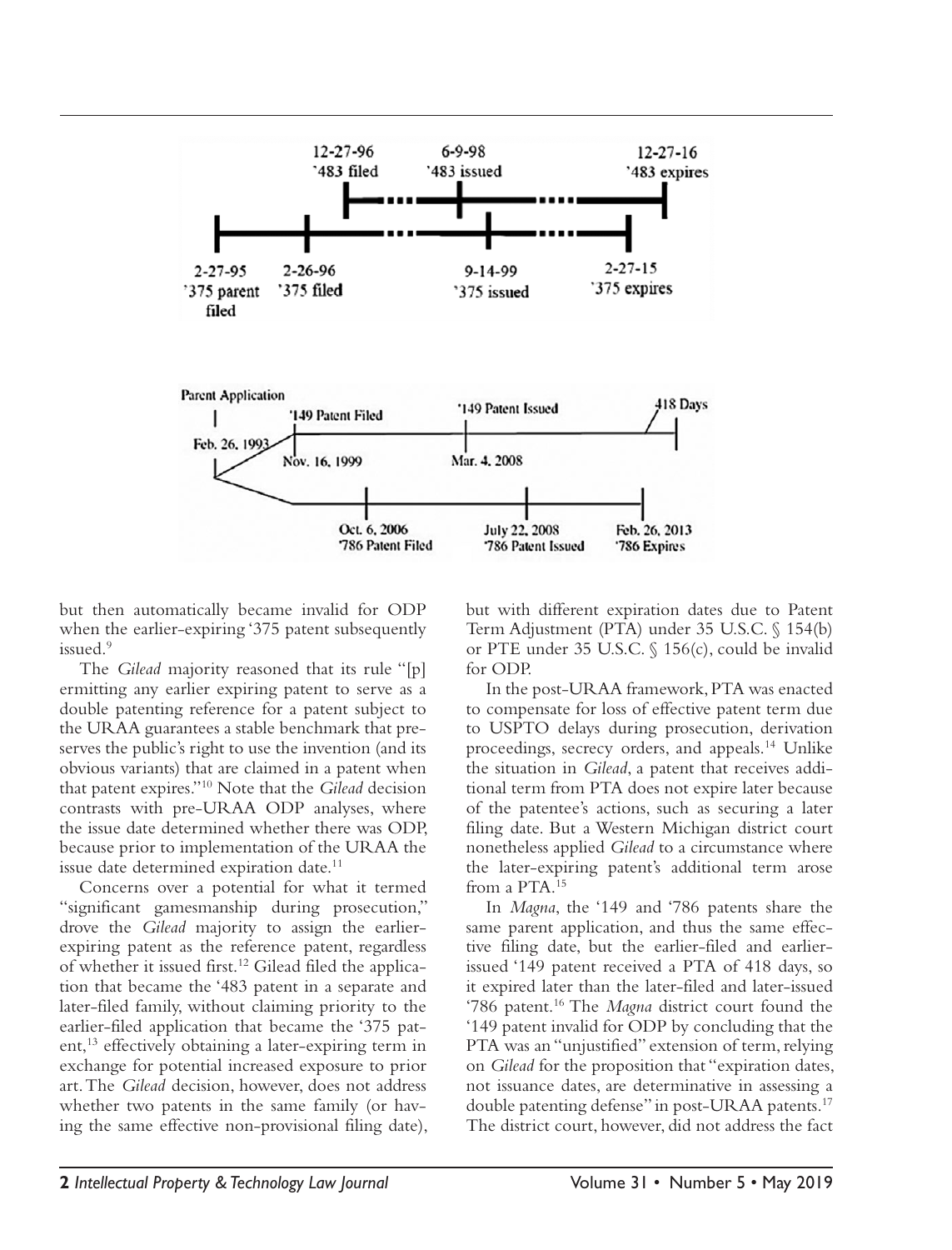

that the additional term in the '149 patent was a statutorily prescribed remedy for USPTO delay, and not attributable to any action by the patentee to obtain additional term. Because *Magna* settled without appeal, the issue of whether ODP can nullify term extensions conferred by a PTA remains unsettled.

#### **Ezra Holds that PTE Alone is Not an Unjustified Extension in Term**

*Ezra* addresses the question of whether PTE alone can give rise to an "unjustified" extension in term that can provide the basis for ODP. In *Ezra*, the '229 patent (directed to compounds) was originally set to expire in February 2014, before the September 2017 expiration of the later-issued '565 patent (directed to methods of treating), but the '229 patent received PTE to extend its term to February 2019, past the expiration of the '565 patent.18 Terminal disclaimers were not filed in either the '229 or '565 patent.

Ezra argued that PTE, which extended the term of the '229 compound patent beyond the '565 patent's expiration

is impermissible because it: (1) de facto extends the life of the method patent, and thereby violates the provision of 35 U.S.C. § 156 requiring that 'in no event [may] more than one patent be extended ... for the same regulatory review period for any product;' (2) violates the 'bedrock principle' that the public may practice an expired patent; and (3)

renders the '229 patent invalid for statutory and obviousness-type double patenting.<sup>19</sup>

The Federal Circuit, however, rejected Ezra's arguments and held that the extension of the term of the '229 patent past that of the '565 patent by PTE *is permissible* under 35 U.S.C. § 156, relying on the Federal Circuit's *Merck & Co. v. Hi-Tech Pharmacal Co.* holding.20 In *Merck v. Hi-Tech*, the Federal Circuit held that a terminally disclaimed patent—the terminal disclaimer was filed to overcome ODP over a reference patent—could still receive the benefit of PTE added to the terminal disclaimer-adjusted expiration date, thereby extending the term of the terminally disclaimed patent beyond the term of the reference patent. $21$ 

*Ezra* effectively extends *Merck* to cover a situation where no terminal disclaimer was filed prior to the expiration of the reference patent provided that the "patent, under its pre-PTE expiration date, is valid under all other provisions of law."22 The *Ezra* decision does point out, however, that PTE cannot immunize a patent from ODP, stating that "if a patent, under its original expiration date without a PTE, should have been (but was not) terminally disclaimed because of obviousness-type double patenting, then this court's obviousnesstype double patenting case law would apply, and the patent could be invalidated."23 Acknowledging that PTE is a statutory extension of patent term, and ODP is a judicially created doctrine, the Federal Circuit in *Ezra* declined to apply "judgemade doctrine [to] cut off a statutorily-authorized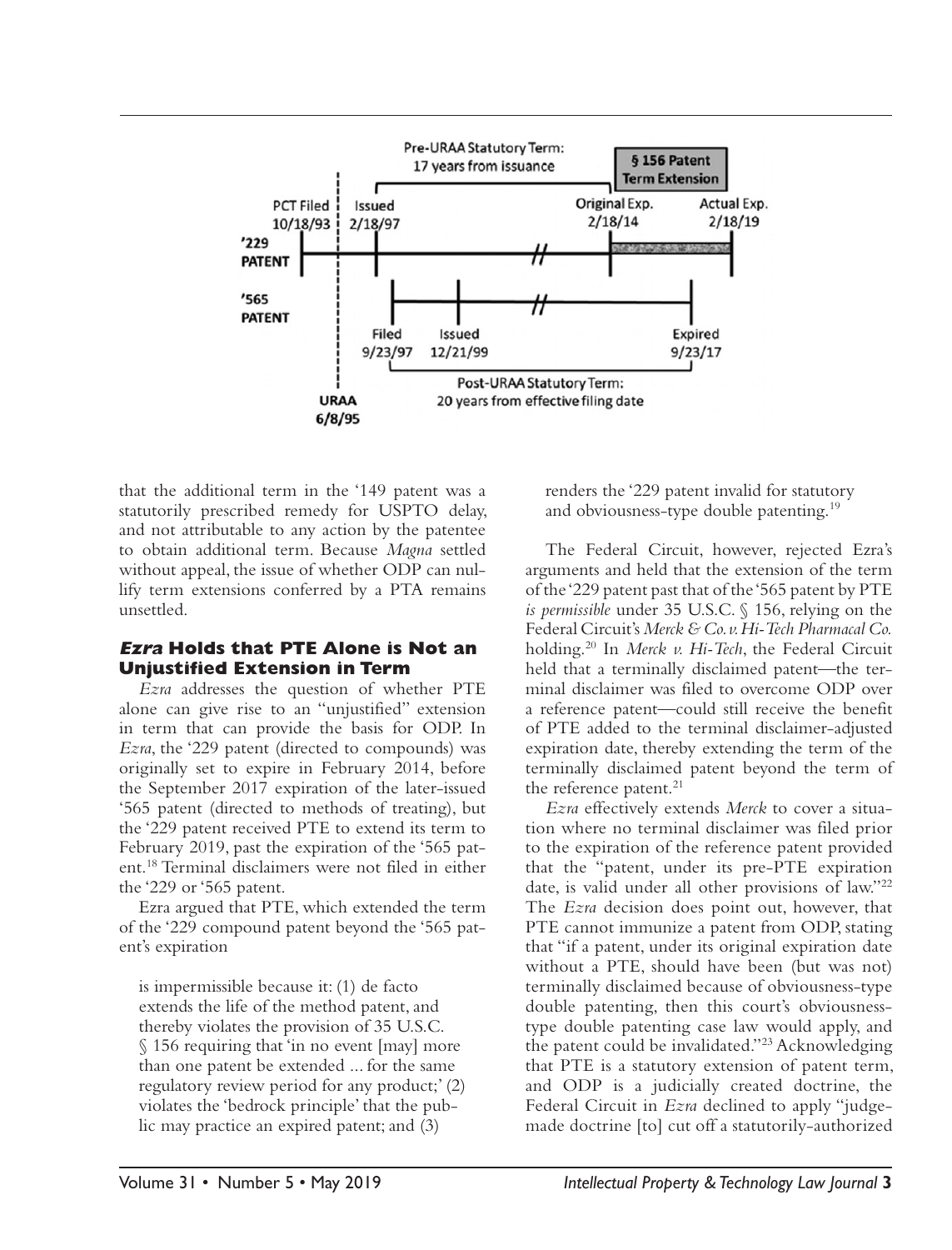

time extension" from PTE.24 Although *Ezra* arose from a PTE-extended pre-URAA patent, the opinion indicates that a post-URAA patent with added term solely attributable to PTE would not be held invalid for ODP over a reference patent having an original expiration that was the same as, or later, than the PTE-extended patent's original expiration.

#### **Breckinridge Holds that Additional Term from Pre-URAA Statutes Is Not an Unjustified Extension of Term**

In contrast to *Ezra*, *Breckenridge* concerns a situation where the PTE-extended patent had an original expiration date that was *later* than that of the reference patent.<sup>25</sup> The Federal Circuit held in *Breckenridge* that the PTE-extended patent was not invalid for ODP, however, because it was filed under the pre-URAA law and its later original expiration date was attributable to the way expiration dates were determined under pre-URAA law.26

The '772 patent was filed under pre-URAA law, so it was slated to expire 17 years after its date of issue, whereas the '990 patent was filed under post-URAA law, so it was slated to expire 20 years after its effective non-provisional filing date. To its original term, the '772 patent also benefited from five additional years of PTE.27

Relying on *Gilead*, the district court found that the post-URAA '990 patent is a proper ODP reference against the pre-URAA '772 patent, and held the '772 patent claims invalid as not being patentably distinct over the claims of the '990 patent.<sup>28</sup> The Federal Circuit, however, reversed the district court by holding that it was improper to apply *Gilead* to the pre-URAA '772 patent, because *Gilead* applied only to circumstances where the later-expiring patent is governed by post-URAA law, which was not the case in *Breckenridge*. 29 Under pre-URAA ODP law, "courts looked at the issuance dates of the respective patents, because, under the law pre-URAA, the expiration date of the patent was inextricably intertwined with the issuance date, and used the earlier-issued patent to limit the patent term(s) of the later issued patent(s)."30 Thus, "regardless of whether Novartis obtained the '990 patent, the '772 patent would have expired on September 9, 2014 (September 9, 2019 with the patent term extension)" and by filing the '990 patent after the change in law, Novartis was likely deprived term in the '990 patent.<sup>31</sup>

#### **ODP Issues to Consider in Managing a Patent Portfolio**

*Ezra* and *Breckenridge* clarified that if a patent remains valid within its original term, without PTE extension, then that patent will remain valid during its PTE-extended term. *Ezra* also clarified that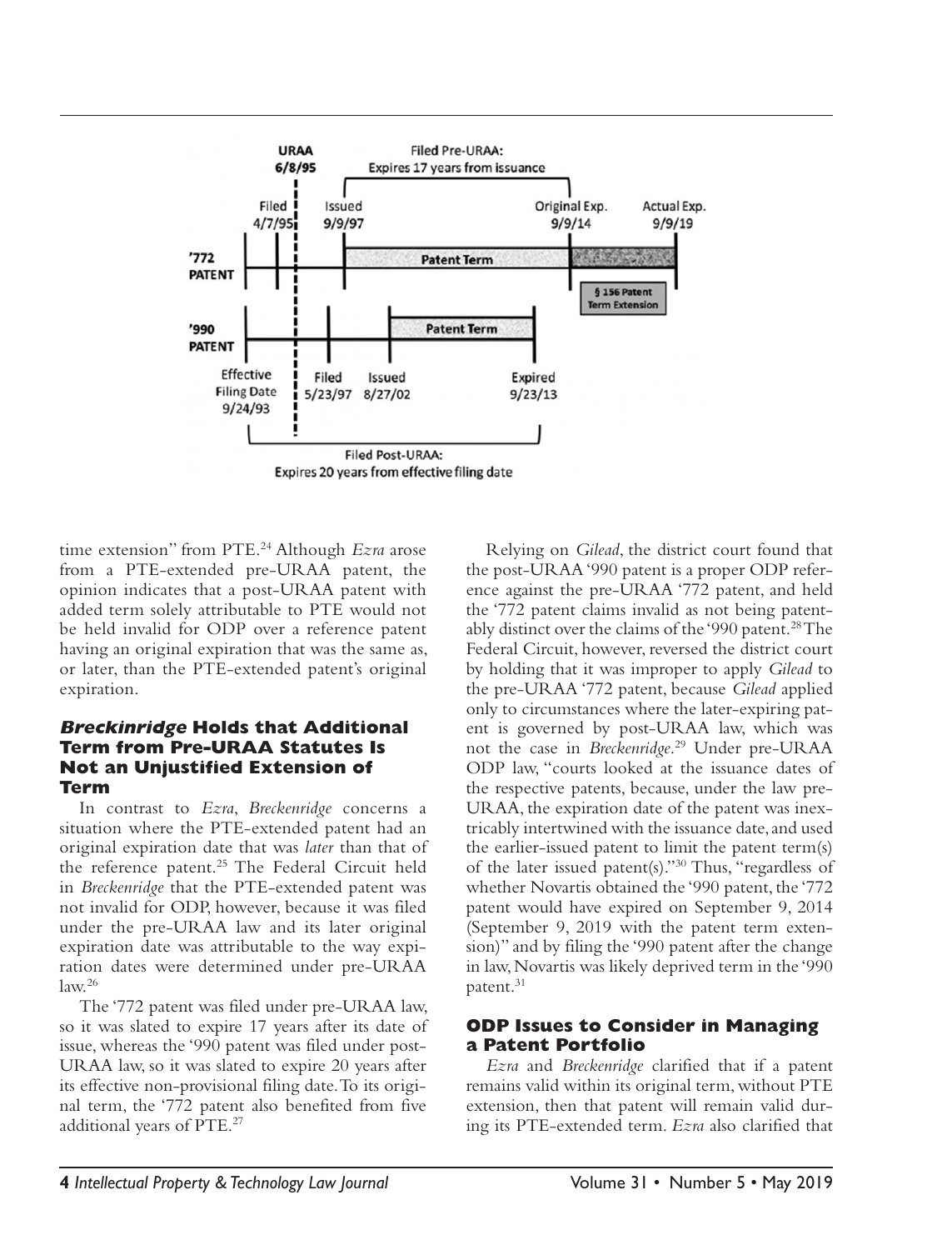PTE cannot rescue a patent that is already invalid for ODP.32 This means that a PTE-extended patent can be invalidated for ODP if its original expiration, before adding a PTE, is unjustifiably later than that of the reference patent.

In many instances, ODP can be overcome by filing of a terminal disclaimer, which causes the term of the later-expiring patent to be truncated and expire when the earlier-expiring reference patent expires. Preconditions to a terminal disclaimer require that the patents are commonly owned<sup>33</sup> and the reference patent is pending when the terminal disclaimer is filed.34 Provided the preconditions to filing a terminal disclaimer are met, a terminal disclaimer can even be filed after a finding of ODP during litigation.<sup>35</sup>

Of course, shortening of term from filing a terminal disclaimer can be a major disadvantage. But crucially additional term due to PTE is not impacted by a terminal disclaimer, $36$  and often in the life sciences additional term attributable to a PTE is significantly longer than term lost to a terminal disclaimer. If ODP could present a risk to a PTEextended patent, the expiration dates of potential reference patents should be carefully monitored to ensure that, if necessary, a terminal disclaimer can be filed before expiration date of potential reference patents. As *Ezra* suggests, if a post-URAA PTEextended patent's original expiration is later than a reference patent's expiration, a court finds ODP, and a terminal disclaimer is not filed to cure ODP prior to expiration of the reference patent, then additional term from the PTE may be "lost" when the PTE-extended patent is invalidated for ODP.

The scenario that neither *Ezra* nor *Breckenridge* addressed is whether an earlier-issued patent, with a later expiration due to PTA could be invalid over a related reference patent that has the same original expiration date, but no added term. While the *Magna* district court decision, relying on *Gilead*, found that additional term from PTA could render a patent invalid for ODP, the *Ezra* opinion suggests that an earlier-issued patent extended by PTA may not be unjustifiably extended, and thus not invalid under ODP. In reference to PTE, the *Ezra* panel states that "this court has described obviousness-type double patenting as a 'judge-made doctrine' that is intended to prevent extension of a patent beyond a 'statutory time limit.'... Here, agreeing with Ezra would mean that a judge-made doctrine would cut off a statutorily-authorized time extension."37 Like PTE, PTA is a statutorily provided extension of a patent's term under 35 U.S.C. § 154(c), which is not a product of a patentee's actions, but rather USPTO delays.

Although, this statement in *Ezra* suggests that later expiration due solely to PTA may be immune from ODP (as with PTE), because this question has not explicitly been taken up by the Federal Circuit, it remains unanswered. Unlike PTE, which is immune to terminal disclaimer, PTA can be disclaimed.38 In the life sciences—where PTE is often added on top of PTA to extend the term of a patent for many years—patent practitioners and portfolio managers must continue to weigh the risk of having a PTA-extended patent invalidated for ODP against the loss of PTA term from filing a terminal disclaimer in order to safeguard term added by a PTE.

#### **Notes**

- 1. Novartis AG v. Ezra Ventures LLC, No. 2017-2284 (Fed. Cir. Dec. 7, 2018) (*Ezra*).
- 2. Novartis Pharms. Corp. v. Breckenridge Pharm. Inc., No. 2017-2173 (Fed. Cir. Dec. 7, 2018) (*Breckenridge*).
- 3. Since June, 8 1995, U.S. patents have had a patent term of twenty years measured from the earliest effective non-provisional filing date to which a patent can claim priority. *See* 35 U.S.C. § 154(a)(2). "The term of a patent that is in force on or that results from an application filed before [June 8, 1995] shall be the greater of the 20-year term as provided in subsection (a), or 17 years from grant, subject to any terminal disclaimers." 35 U.S.C. § 154(c)(1).
- 4. Eli Lilly & Co. v. Barr Labs., Inc., 251 F.3d 955, 967 (Fed. Cir. 2001); *see also, e.g.,* In re Longi, 759 F.2d 887, 892 (Fed. Cir. 1985) (ODP "prohibit[s] the issuance of the claims in a second patent not patentably distinct from the claims of [a] first patent.").
- 5. In re Schneller, 397 F.2d 350, 354 (CCPA 1968).
- 6. In re Griswold, 365 F.2d 834, 840 n.5 (CCPA 1966); In re Fallaux, 564 F.3d 1313, 1319 (Fed. Cir. 2009).
- 7. Gilead Sciences, Inc. v. Natco Pharma Ltd*.*, 753 F.3d 1208, 1217 (Fed. Cir. 2014).
- 8. *Id.*
- 9. *Id.* at 1215-16.
- 10. *Id.* at 1216.
- 11. *Id.* at 1211.
- 12. *Id.* at 1215.
- 13. *Id.* at 1215-16.
- 14. *See* 35 U.S.C. § 154(b).